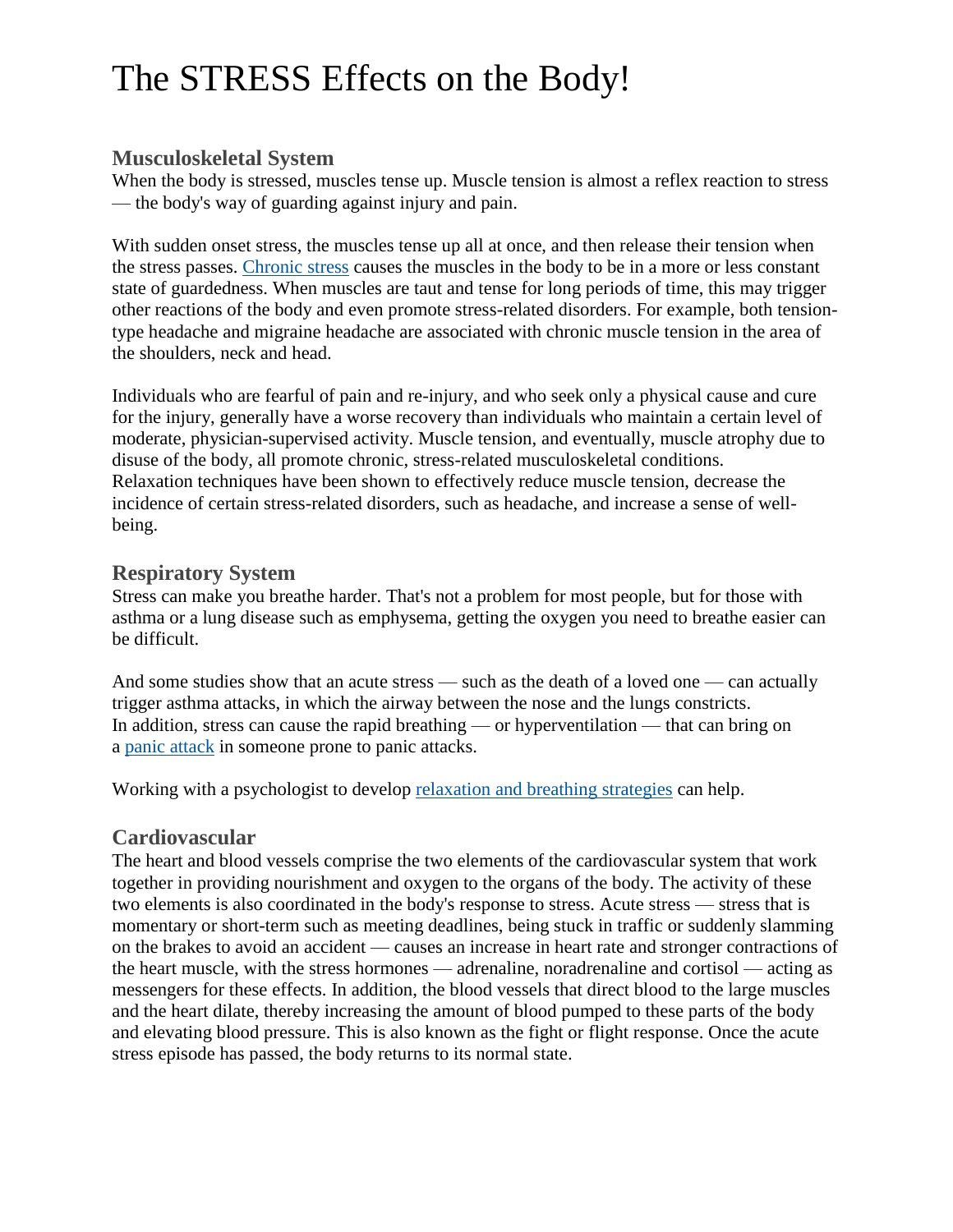Chronic stress, or a constant stress experienced over a prolonged period of time, can contribute to [long-term](http://www.apa.org/helpcenter/heart-disease.aspx) problems for heart and blood vessels. The consistent and ongoing increase in heart rate, and the elevated levels of stress hormones and of blood pressure, can take a toll on the body. This long-term ongoing stress can increase the risk for hypertension, heart attack or stroke. Repeated acute stress and persistent chronic stress may also contribute to inflammation in the circulatory system, particularly in the coronary arteries, and this is one pathway that is thought to tie stress to heart attack. It also appears that how a person responds to stress can affect cholesterol levels.

The risk for heart disease associated with stress appears to differ for women, depending on whether the woman is pre- or post-menopausal. Levels of estrogen in pre-menopausal women appears to help blood vessels respond better during stress, thereby helping their bodies to better handle stress and protecting them against heart disease. Postmenopausal women lose this level of protection due to loss of estrogen, therefore putting them at greater risk for the effects of stress on heart disease.

The risk of migraines, depression, anxiety, high blood pressure, heart disease are significantly increased due to persistent chronic stress.

# **Endocrine**

When the body is stressed, the hypothalamus signals the autonomic nervous system and the pituitary gland and the process is started to produce epinephrine and cortisol, sometimes called the "stress hormones."

# **Adrenal Glands (near kidneys)**

Stress signals from the hypothalamus cause the adrenal cortex to produce cortisol and the adrenal medulla to produce epinephrine. This starts the process that gives your body the energy to run from danger.

# **Liver**

When cortisol and epinephrine are released, the liver produces more glucose, a blood sugar that would give you the energy for "fight or flight" in an emergency. For most of you, if you don't use all of that extra energy, the body is able to reabsorb the blood sugar, even if you're stressed again and again. But for some people — especially people vulnerable to Type 2 diabetes — that extra blood sugar can mean diabetes. Who's vulnerable? The obese and races more inclined to diabetes, such as Native Americans.

Studies show that if you learn how to manage stress, you can control your blood sugar level, sometimes nearly as much as with medication. **Gastrointestinal** 

# **Esophagus**

When you're stressed, you may eat much more or much less than you usually do. If you eat more or different foods, or increase your use of alcohol or tobacco, you can experience heartburn or acid reflux. Stress or exhaustion can also increase the severity of heartburn pain.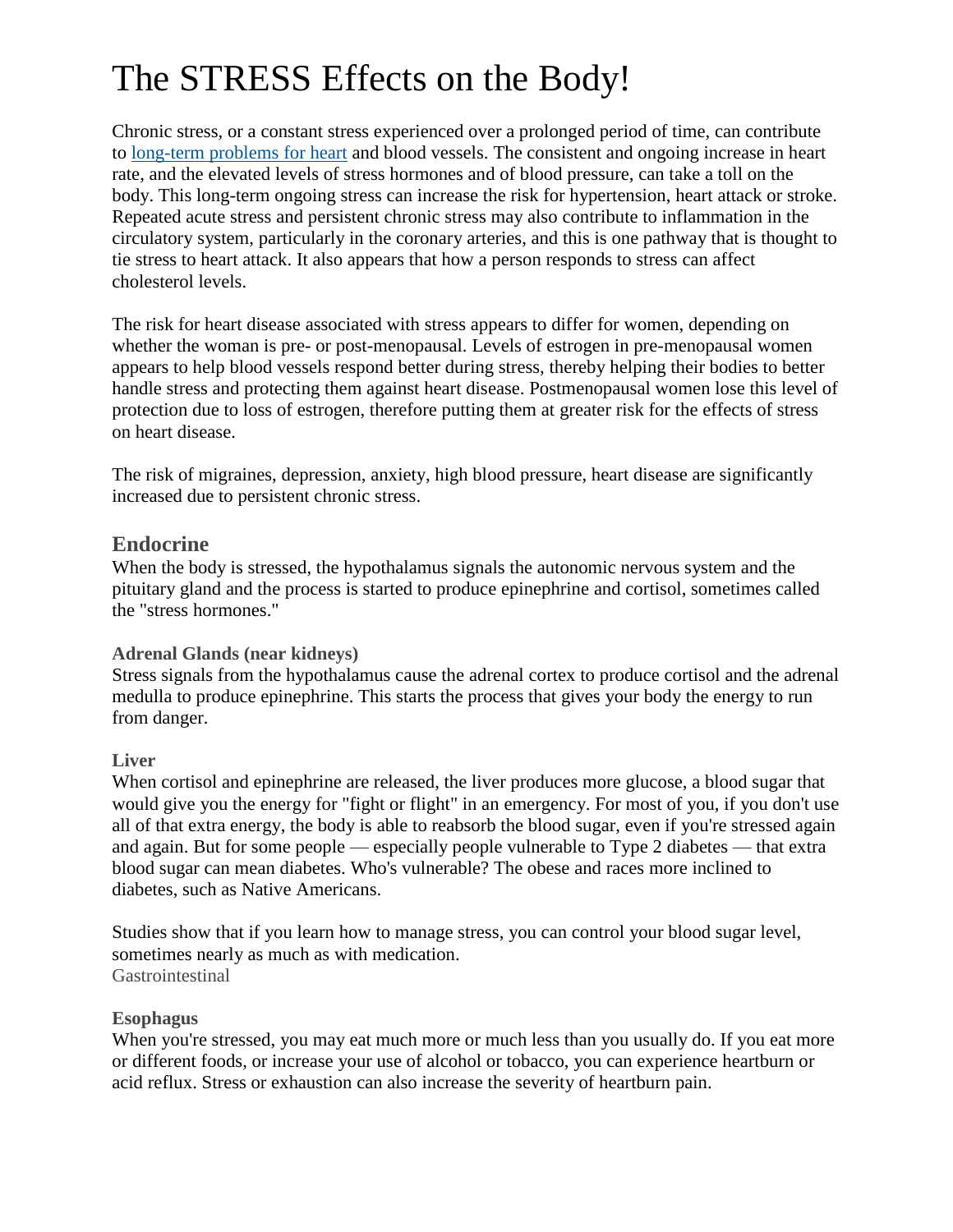### **Stomach**

When you're stressed, your brain becomes more alert to sensations in your stomach. Your stomach can react with "butterflies" or even nausea or pain. You may vomit if the stress is severe enough. And, if the stress becomes chronic, you may develop ulcers or severe stomach pain even without ulcers.

### **Bowel**

Stress can affect digestion, and what nutrients your intestines absorb. It can also affect how fast food moves through your body. You may find that you have either diarrhea or constipation. Nervous System

The nervous system has several divisions: the central division involving the brain and spinal cord and the peripheral division consisting of the autonomic and somatic nervous systems. The autonomic nervous system (ANS) has a direct role in physical response to stress and is divided into the sympathetic nervous system (SNS), and the parasympathetic nervous system (PNS). When the body is stressed, the SNS generates what is known as the "fight or flight" response. The body shifts all of its energy resources toward fighting off a life threat, or fleeing from an enemy. The SNS signals the adrenal glands to release hormones called adrenalin and cortisol. These hormones cause the heart to beat faster, respiration rate to increase, blood vessels in the arms and legs to dilate, digestive process to change and glucose levels (sugar energy) in the bloodstream to increase to deal with the emergency.

The SNS response is fairly sudden in order to prepare the body to respond to an emergency situation or acute stress, short term stressors. Once the crisis is over, the body usually returns to the pre-emergency, unstressed state.

Chronic stress, experiencing stressors over a prolonged period of time, can result in a long-term drain on the body. As the SNS continues to trigger physical reactions, it causes a wear-and-tear on the body. It's not so much what chronic stress does to the nervous system, but what continuous activation of the nervous system does to other bodily systems that become problematic.

# **Male Reproductive System**

The male reproductive system is influenced by the nervous system. The parasympathetic part of the nervous system causes relaxation whereas the sympathetic part causes arousal. In the male anatomy, the autonomic nervous system, also known as the fight or flight response, produces testosterone and activates the sympathetic nervous system which creates arousal.

Stress causes the body to release the hormone cortisol, which is produced by the adrenal glands. Cortisol is important to blood pressure regulation and the normal functioning of several body systems including cardiovascular, circulatory and male reproduction. Excess amounts of cortisol can affect the normal biochemical functioning of the male reproductive system.

Chronic stress, ongoing stress over an extended period of time, can affect testosterone production, sperm production and maturation, and even cause erectile dysfunction or impotence.